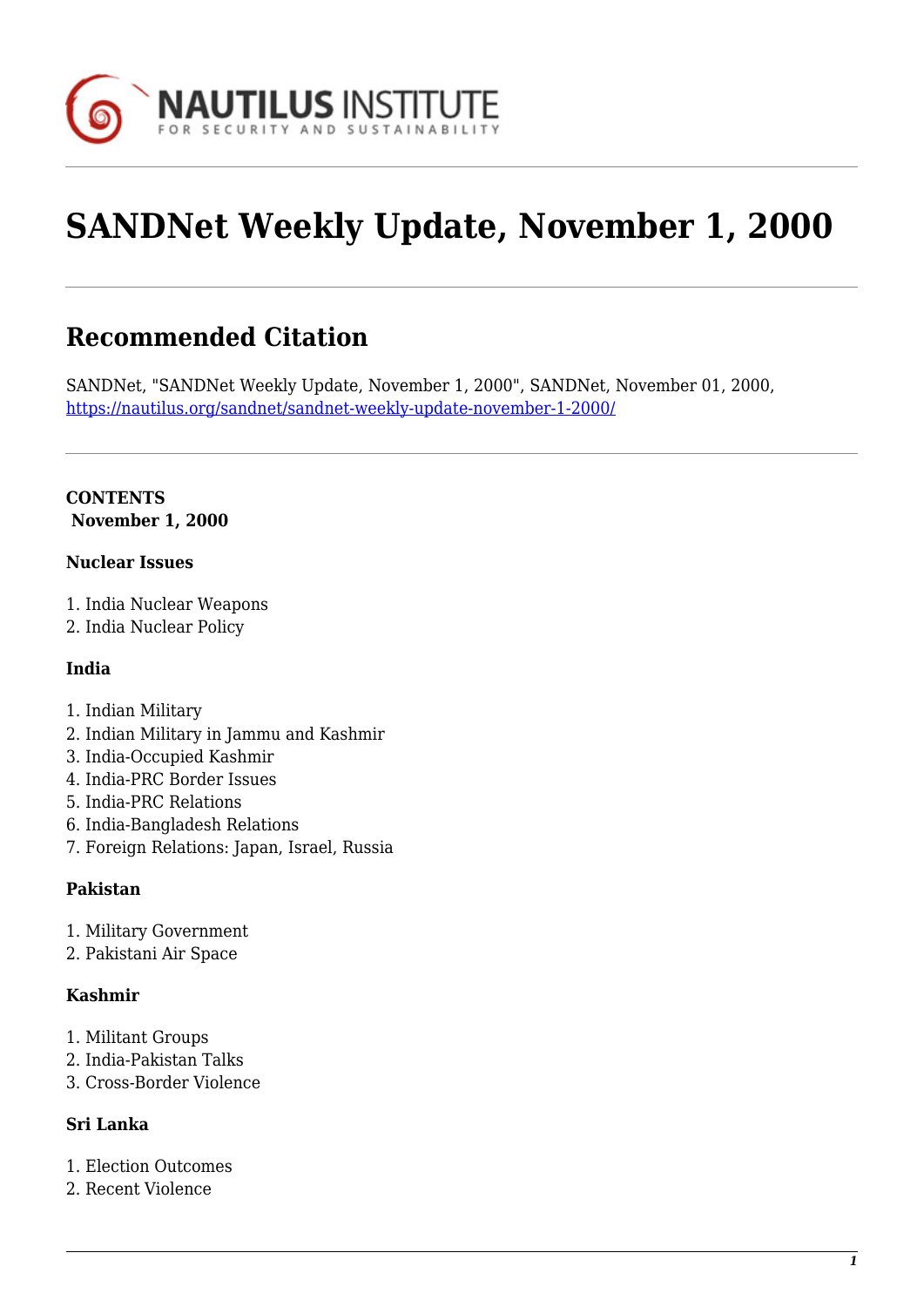#### **Nuclear Issues**

#### **1. India Nuclear Weapons**

Indian Atomic Energy Commission chairman R Chidambaram stated that the Pokhran nuclear tests in 1998 provided India with the "capability to design and fabricate nuclear weapons of low-yields up to 200 kilotons."

# **2. India Nuclear Policy**

K Subrahmanyam, convener of the Indian national security advisory board and author of the Kargil committee report, stated that it was not enough for India to have nuclear weapons. India must also project a credible deterrence by working out contingency plans, targeting, and command and control systems.

The Hindu published a letter to the editor in response to the article "Nuclear Restraint and Risk Reduction." The letter's author argues that the unilateral measures outlined in the original article are insufficient. The author advocates bilateral talks between India and Pakistan on nuclear weapons out of concern for the proximity of their countries, which gives a very small window for reaction if a nuclear weapon is launched.

#### **India**

# **1. Indian Military**

The Indian Navy has proposed upgrading 13 of its aircraft to equip them with Russian-made antiship missiles. The Indian Navy has no maritime strike aircraft while Pakistan does. The Navy would also like to equip the INS Viraat, India's only aircraft carrier, and six other ships with Israeli antimissile Barak missile systems.

An article in the Times of India argued that the central government's appointment of Vice-Admiral Ravi Ganesh to direct the nuclear submarine project demonstrates the importance of the project to the government.

"India revives nuclear subs programme"

The Indian Air Force is to conduct its annual Trishul command-level maneuvers in early November. The objective of the exercise is to overcome high-mountain striking deficiencies exposed by the Kargil incident.

"IAF getting ready for major exercise"

# **2. Indian Military in Jammu and Kashmir**

Indian Defense Minister George Fernandes dismissed as false reports in the Pakistan media that the Pakistani Army had moved nine divisions to the Rann of Kutch area near the Indian border. Fernandes said that there were exercises underway in that area, but that they involved less than a division and were more than 75 km away from the border.

Home Minister LK Advani and Defense Minister George Fernandes approved equipping border counter-insurgency security forces with jammers, night-vision devices, new uniforms and new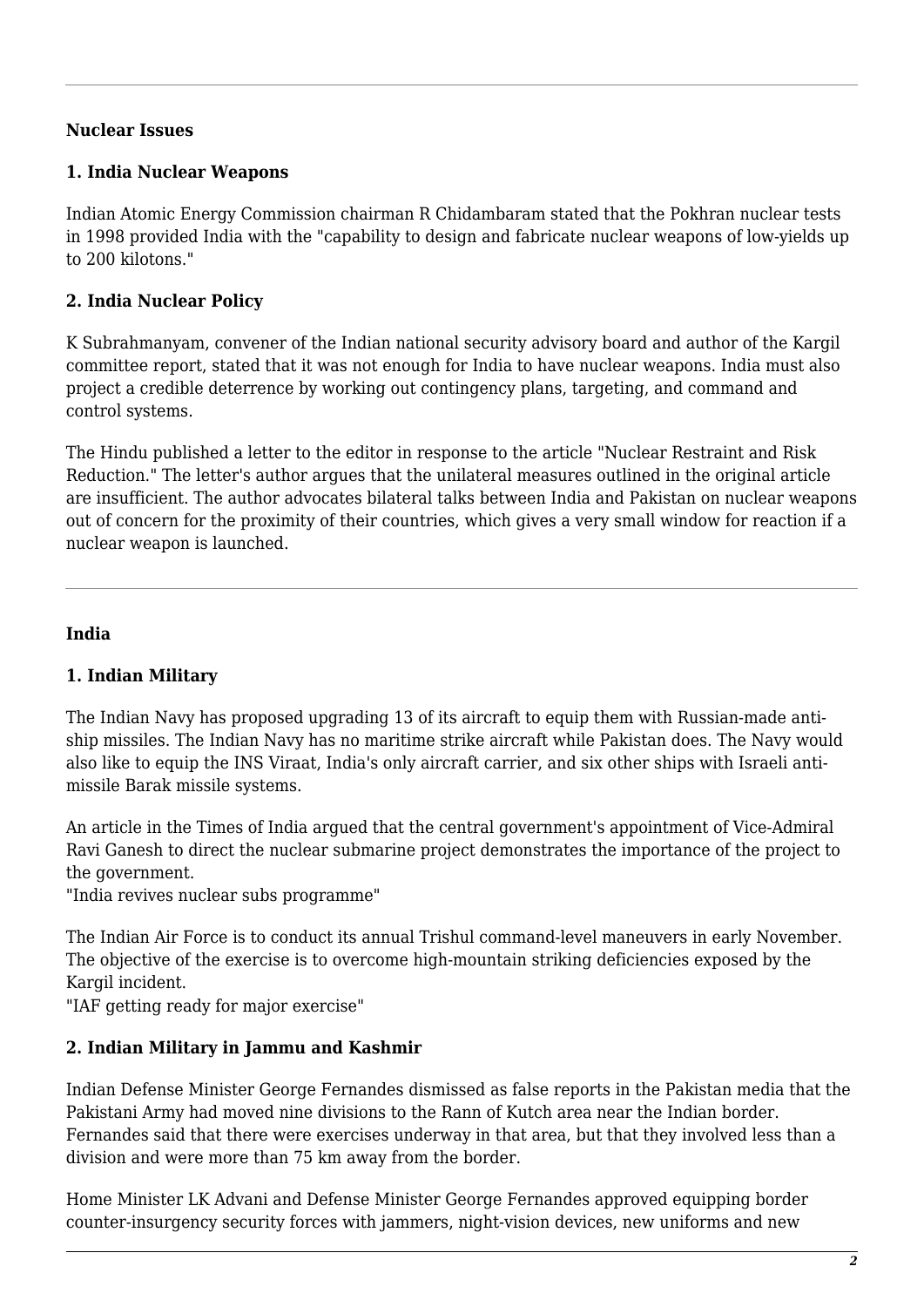weapons, including Kal Gostav rocket launchers, and replacing their AK-47s. Border posts will also be provided with satellite phones to help soldiers maintain contact with their families.

# **3. India-Occupied Kashmir**

Members of the Kashmir Action Committee, the Jammu Kashmir Liberation Front, and members of the AJK legislative assembly were reported by The Dawn to have demonstrated in Lahore to mark the occupation of the Kashmir Valley by Indian forces over fifty years ago.

Jammu and Kashmir Chief Minister Farooq Abdullah accused the Indian central government of an anti-Kashmir bias. The article said that the accusation comes as the central government has not allocated funds yet for the state governments' next fiscal year and because the central government rejected the state assembly's autonomy resolution.

#### **4. India-PRC Border Issues**

Indian Defense Minister George Fernandes visited the Arunachal Pradesh region where there had been reports of incursions by PRC soldiers. He said there is no tension in the area and no stand-off, and that there was no evidence of intrusion. Mukut Mithi, chief minister of the region, said that PRC graziers have on occasion crossed the border accompanied by uniformed men.

K Venkatasubramanian, a member of the Planning Commission of India, reviews the historical economic relationship and development of India and China. Venkatasubramanian argues that border trade between India and the PRC could flourish under the PRC's membership in the World Trade Organization and would strengthen India's economy and infrastructure.

#### **5. India-PRC Relations**

C Raja Mohan, writing in The Hindu, argues that India's recent foreign policy strategy has been to help India recover diplomatically from the nuclear tests, and is succeeding except in regards to the PRC. Mohan argues that Indian Prime Minister AB Vajpayee should move more quickly and with less caution in trying to strengthen ties with the PRC.

#### **6. India-Bangladesh Relations**

India and Bangldesh agreed to assist each other to prevent the border crossing of criminals and insurgents in order to ease border tensions.

The Times of India reported that India loses 20 square meters per day, or 3 square kilometers per year, to Bangladesh because of erosion along the Ganga river.

# **7. Foreign Relations: Japan, Israel, Russia**

The Japanese Coast Guard ship Shikishima will visit India November 5-8 and participate in a joint exercise that will simulate a counter-operation against ship piracy.

India has been exempted from a US veto on technology transfer arms exports by Israel, permitting strategic arms exports to India from Israel to resume.

Outlook India carried an article by Shantanu Guha Ray which argues that the cost of refurbishing and refitting the Russian aircraft carrier Admiral Gorshkov is close to the cost of an indigenouslybuilt carrier. Ray also raises other issues regarding the deal.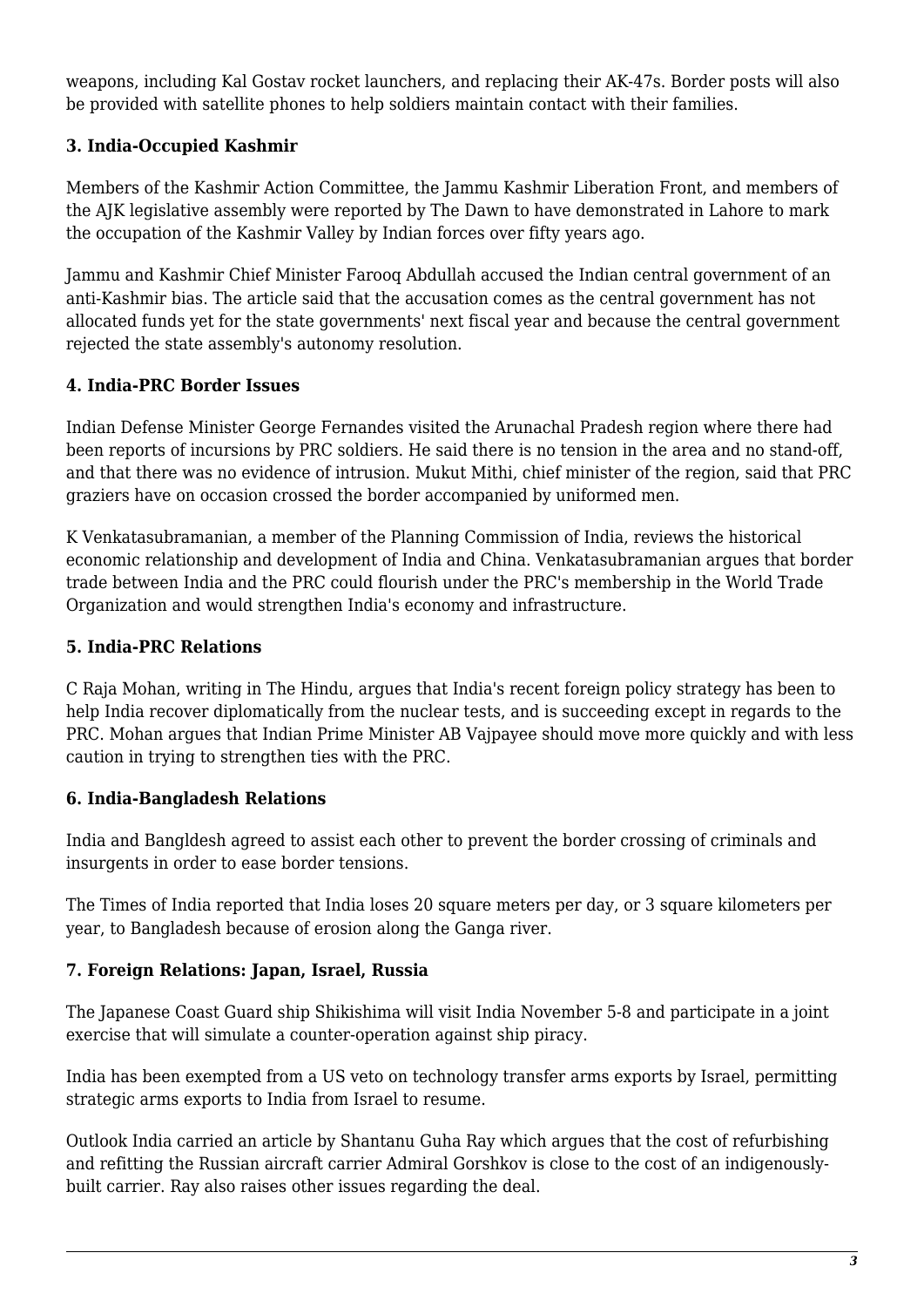#### **Pakistan**

#### **1. Military Government**

An editorial in The Dawn by Moonis Ahmar argues that there are contradictions between the threat perception of the ruling elite and those threats faced by the population at large. Ahmar argues that Pakistani threat perceptions should be focused more on the day-to-day needs of the people and not the interests of the elite establishment.

Pakistan Chief Executive Pervez Musharraf admitted that the popularity of his administration is in decline, but said he "will be the first man to think of bringing someone else for running Pakistan if I feel we are not performing."

Organizers anticipate that 500,000 supporters of the Jamaat-e-Islami, or Party of Islam, will gather to ask the military to abdicate power in favor of a national government that would implement Islamic rule. Security for the event will be provided by 2,000 members of the militant Hizbul Mujahideen.

Stephen P Cohen, Senior Fellow at the Brookings Institution, wrote in The Asian Wall Street Journal that Pakistan faces internal problems, including Islamic extremism, but argues that the US should pursue a Pakistan policy that supports Pakistan's educational system, consultations with Pakistan's key allies, and the Pakistani middle class.

#### **2. Pakistani Air Space**

Following reported fears in Pakistan and Afghanistan that the US will use missiles to attack Afghanistan if it finds Osama bin Laden is responsible for the recent attack on the USS Cole, Pakistan Foreign Minister Abdul Sattar said that Pakistan would not permit the US to use Pakistani airspace to attack Afghanistan.

#### **Kashmir**

#### **1. Militant Groups**

Shaikh Jamilul Rehman, secretary general of the Muttahida Jihad Council, stated that Pakistani mercenaries have acquired surface-to-air missiles (SAMs) and plan to use them in Jammu and Kashmir. Rehman said they were "to counter the Indian Air Force," but had not been tested. Indian Defense Ministry sources dismissed reports of militants with SAMs as "ridiculous," while Pakistani defense experts said that the presence of SAMs in Jammu and Kashmir could be destabilizing.

#### **2. India-Pakistan Talks**

Himachal Som, Director-General of the Indian Council for Cultural Relations, said that India has expressed its commitment to a "composite" talks process with Pakistan as long as Pakistan upheld existing bilateral agreements and stopped cross-border terrorism.

#### **3. Cross-Border Violence**

Home Minister LK Advani said that the return of tourism to Jammu and Kashmir is a sign that Indian security forces will win the proxy war with Pakistan.